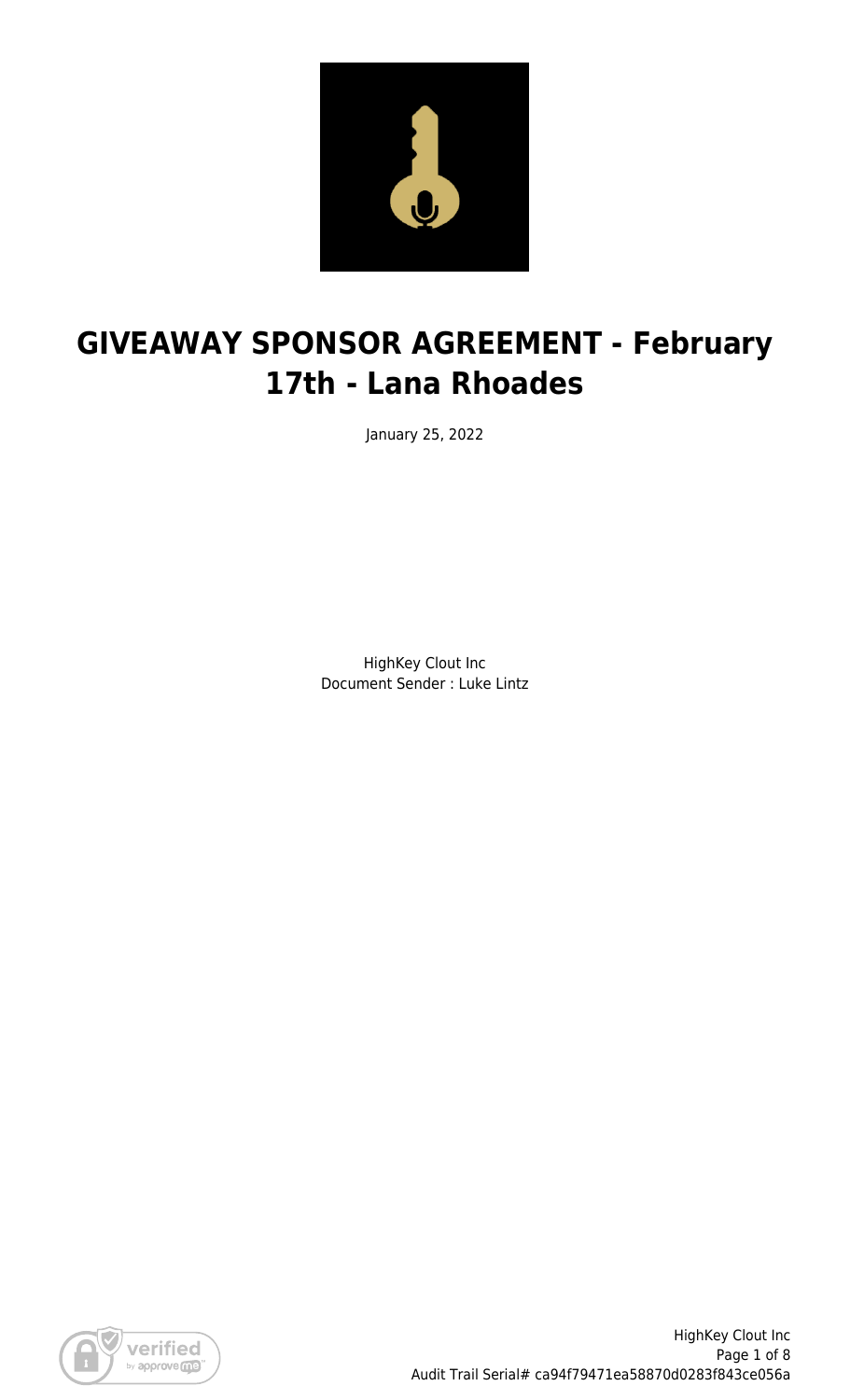### GIVEAWAY SPONSOR AGREEMENT - February 17th - Lana Rhoades

This agreement ("Agreement"), which is made and entered into as of the date of Company's signature below (the "Effective Date"), by and between the undersigned ("Client"), with an as provided by Client to Company, on the one hand, and HighKey Enterprises LLC ("Company"), with an address of 250 Ave Ponce de Leon, Ste 301 PMB 0801, San Juan, PR 00918, Attn: Luke Lintz, Email: [accounting@highkeyclout.com,](mailto:accounting@highkeyclout.com) on the other hand, constitutes the terms and conditions for Sponsor's participation in one (1) of Company's giveaways (the "Giveaway"). Sponsor and Company are sometimes hereinafter collectively referred to as the "Parties" or individually as the "Party"."

1. Sponsor's Participation in The Giveaway. In consideration of the Participation Fee (as defined herein below), Company will include Sponsor in the Giveaway in accordance with the following. While the terms & conditions of the Giveaway are still being finalized, during the Giveaway Period (as defined herein below), Company's Instagram account (@highkeyclout, or such other Instagram account as directed by Company) will "follow" Sponsor's Instagram account and, as a condition of entering the Giveaway and in an effort to drive traffic to Sponsor's Instagram account, Company shall require each entrant to "follow" Sponsor's Instagram account. The Sponsor Instagram account to be included in the Giveaway is as follows:

("Sponsor's Instagram Account(s)")

Company estimates that by sponsoring the Giveaway, Sponsor's Instagram account may have an estimated gain of thirty-five thousand (35,000) Instagram followers. However, Company makes no representation or warranty that Sponsor will gain any followers and, in the event Sponsor does gain followers, makes no representation or warranty regarding the retention of the followers, as the Parties acknowledge that social media user retention is largely based on content and Company makes no representation or warranty that Sponsor's content will retain said followers post Giveaway Period. Accordingly, it will solely be Sponsor's obligation to retain the followers.

- 2. Giveaway Launch Date / Giveaway Period. The tentative launch date of the Giveaway is currently scheduled to be on or about February 17th, 2022 and will run for seven (7) days (i.e., the Giveaway will end on or about February 24th, 2022) (the "Giveaway Period"); provided, said date(s) and/or the Giveaway Period may be reasonably altered at Company's sole discretion.
- 3. Giveaway Promotion: Prior to and during the Giveaway Period (the dates and times of which shall be determined by Company), Company shall engage social media influencers to promote the Giveaway via their Instagram accounts. As of the date hereof, Company has engaged @lanarhoades on Instagram to promote the Giveaway.
- 4. Participation Fee. In full consideration for the Sponsor's participation in the Giveaway, Sponsor will pay Company the guaranteed pay-or-play sum of U.S. six thousand Dollars (\$6,000) minus any applicable discounts directly given by Company (the "Participation Fee"). If the payment is made via credit card or PayPal there will be a merchant processing fee of four percent (4%) thereof, added to the participation fee. Company shall be deemed pay-or-play upon execution of this Agreement. Sponsor shall pay to Company the Participation Fee via credit card, Wire Transfer or PayPal upon Sponsor's execution of this Agreement into the following accounts (Sponsor to inform Company where the Participation Fee was sent):

Account Name: HighKey Enterprises LLC Account Number: 030229162 Bank Address: 208 Av. Luis Muñoz Rivera, San Juan, 00918 Routing Number: 021502011 Swift Code: BPPRPRSX Beneficiary Address: 250 Ave Ponce de Leon, Ste 301 PMB 0801, San Juan, PR 00918

Please Note: This is a USD currency bank account

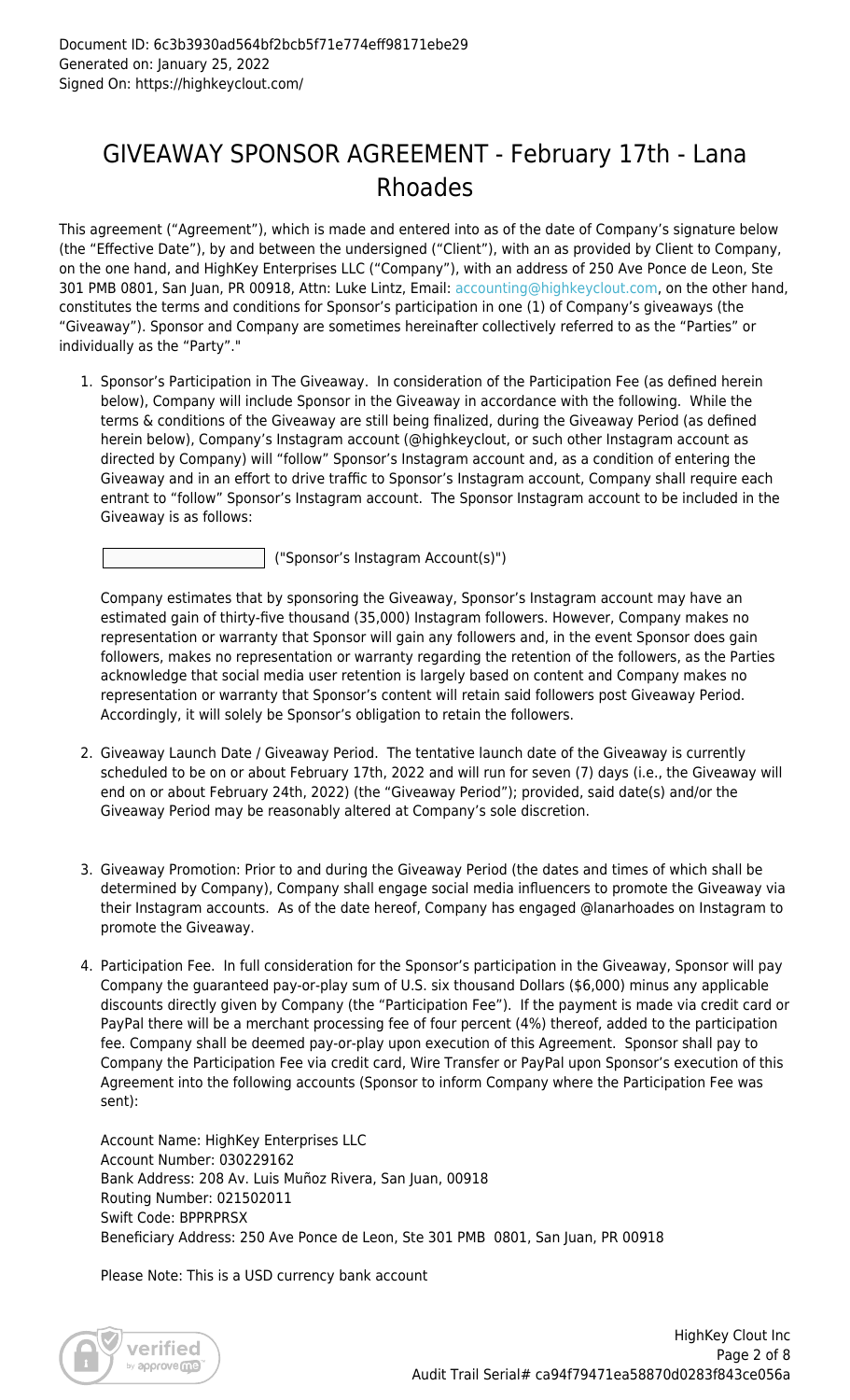Unless and until Sponsor pays and Company receives the Participation Fee in whole, Company shall be under no obligation to include Sponsor in the Giveaway. By executing this Agreement, Sponsor agrees to refrain from initiating any chargebacks. Defaulting on any payments will result in immediate termination of all services.

- 5. Sponsor's Giveaway Social Media Posts. While not required, Sponsor is encouraged to promote the Giveaway on Sponsor's social media platforms. The creative of said social media posts shall be at Sponsor's discretion, provided Sponsor shall include the required hashtags and "@"s provided to Sponsor for inclusion therein, as well as #Giveaway.
- 6. Ownership.
	- Deliverables. "Deliverables" means each item of social media content Company causes to be posted by Company and/or any of her affiliates, employees, sponsors, and/or associates, including, without limitation, the influencers, in connection with the Giveaway, including any photographs, video footage, artwork and written work identified. Company will retain all ownership rights in the Deliverables, subject to the terms of a license provided for Sponsor Materials (as defined below) and shall have the right to use, reuse, reproduce, copyright, and exhibit them in any/all manners.
	- o Sponsor Materials. Sponsor may provide Company with materials owned by the Sponsor or another third party ("Sponsor Materials"), for use in connection with the Deliverable(s), including, without limitation, Sponsor's name, likeness, and/or social media handle. Sponsor Materials shall remain the sole and exclusive property of Sponsor and/or the respective third party, as applicable, including all intellectual property rights therein; provided, Sponsor hereby grants or will cause to be granted to Company a non-exclusive, royalty-free, perpetual, irrevocable, worldwide license to use, copy, distribute, display, perform and transmit the Sponsor Materials as incorporated in the Deliverables; provided, notwithstanding the foregoing, nothing herein shall require Company to remove and/or delete any social media content incorporating Sponsor Materials created and posted during the Giveaway Period following the duration of this Agreement (i.e., the Deliverables can live passively in perpetuity on Company's social media platforms). Sponsor represents and warrants he owns the right to license or sub-license any of the Sponsor Materials provided to Company.
	- o Company License. Solely during the Giveaway Period, Sponsor shall have the right to (i) promote or "whitelist" the Deliverables and (ii) share, like, and/or re-post the Deliverables solely on Sponsor's owned and operated social media channels; provided, Sponsor shall not be permitted to edit and/or modify the Deliverables before sharing, liking, and/or re-posting the Deliverables. Following the Giveaway Period, neither Party shall have the obligation to delete the Deliverables; provided, Sponsor shall not be permitted to "whitelist", promote, share, like, and/or repost the Deliverables following the Giveaway Period (i.e., there shall be no post Giveaway Period use of the Deliverables). Apart from the above, Sponsor will not exploit or distribute the Deliverables in any manner, including, without limitation, by using the Deliverables in any form of advertising or commercial tie-ins without the explicit permission of Company in each instance.
- 7. Representations and Warranties; Indemnity. Sponsor represents and warrants that (i) Sponsor has the full right and authority to enter into this Agreement, to grant the rights herein granted, and to perform its obligations hereunder; (ii) Sponsor shall comply with all laws, regulations, and Instagram rules in connection with the Sponsor Services, including, without limitation, the Federal Trade Commission ("FTC"); and (iii) any products given to Company for inclusion in the Deliverables and/or Giveaway, if any, are safe and merchantable for its intended purpose. Each Party shall indemnify the other against any third party liability, damages, costs and expenses (including reasonable outside attorneys' fees and costs) incurred by reason of any claim arising in connection with any uncured material breach of their respective covenants, representations, warranties or agreements herein. Any social media gain discussed by the parties is an estimate, and not a guarantee. Sponsor shall indemnify, defend, and hold harmless Company and their employees, agents, and representatives from and against any and all claims, suits, damages, liabilities, costs, and expenses (including reasonable outside attorneys' fees and court costs) arising out of or relating to the exploitation, production, manufacturing, and advertising of Sponsor's products and/or services and/or any element thereof, including, without limitation, Sponsor's social media accounts, any Sponsor Materials and/or advertising material furnished by Sponsor. Company shall have the right to approve any counsel retained to defend against any claim in which Company or its affiliates are named as a defendant. Additionally, Company shall have the right to

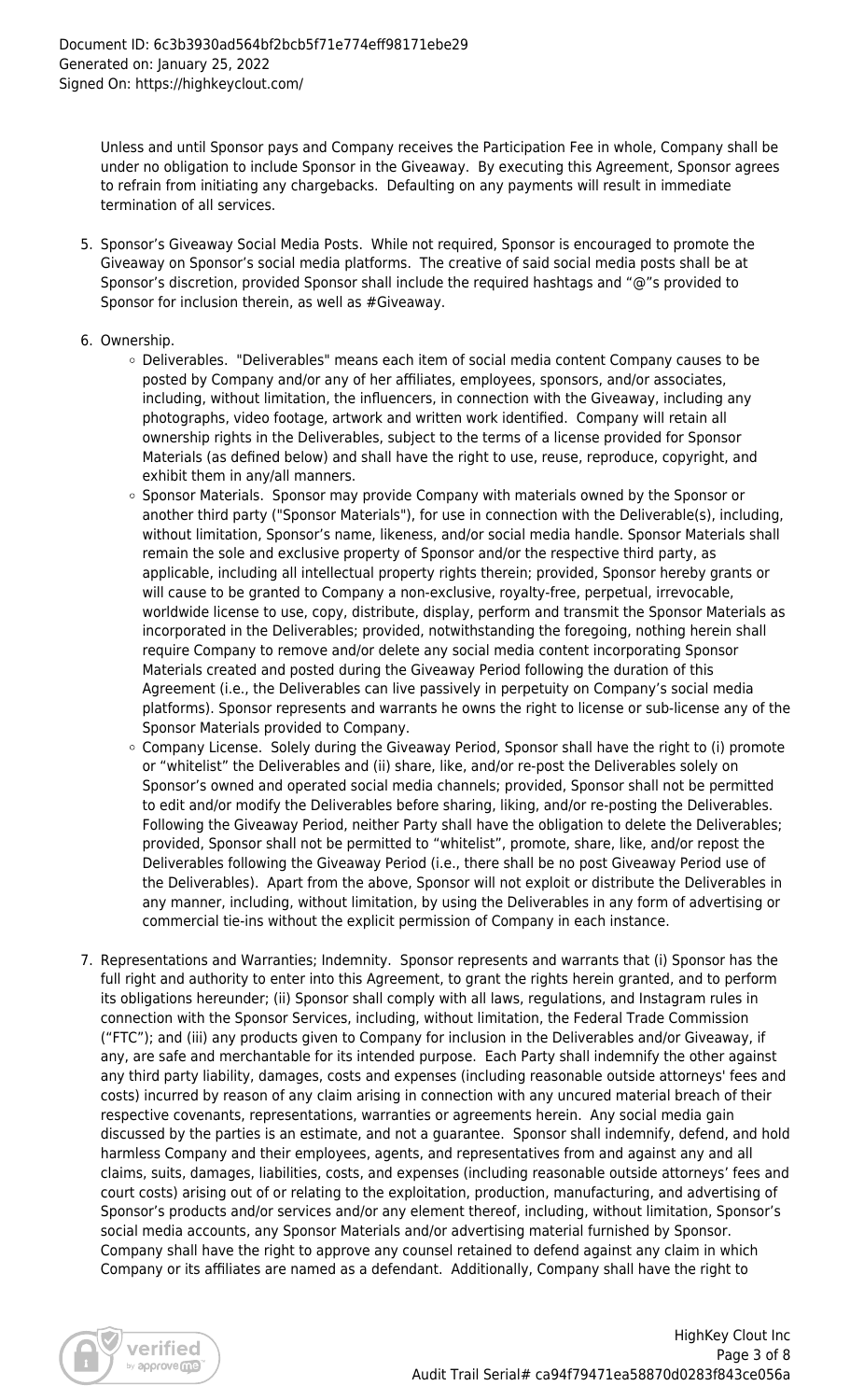control and participate in the defense of any such claim concerning matters that relate to Company. Sponsor will not settle any such claim without Company's prior written consent. This indemnification shall survive termination and/or expiration of this Agreement.

- 8. Confidential Information. "Confidential Information" means the proprietary information exchanged between each of the Parties, which includes, without limitation, non-public information (tangible or intangible) regarding a Party's products and services, campaigns, technology, designs, techniques, research, know-how, specifications, product plans, pricing, customer information, user data, current or future strategic information, current or future business plans, policies or practices, employee information, and other business and technical information, which is either (a) marked "confidential" or "proprietary" at the time of disclosure by the disclosing party; or (b) by its nature or content is reasonably distinguishable as confidential or proprietary to the receiving party. Each Party agrees to hold the Confidential Information in confidence and to not use or disclose it to a third party. The receiving party shall protect the Confidential Information by using the same degree of care, but no less than a reasonable degree of care (including reasonable security measures), to prevent the unauthorized use, dissemination or publication of Confidential Information as the receiving party uses to protect its own Confidential Information of like nature. If either Party authorizes the other to make copies of Confidential Information, the other Party's proprietary rights notices shall be reproduced in the same manner as the original Confidential Information. The receiving party may disclose the Confidential Information to its employees, agents, business, legal, and financial advisers and independent contractors with a need-to-know, only as necessary to fulfill the Services and provided such parties have executed a written non-disclosure agreement substantially as protective of Confidential Information as this Agreement. The receiving party shall promptly notify the disclosing party of any actual or suspected misuse or unauthorized disclosure of the disclosing party's Confidential Information. Confidential Information shall not include information that (a) is made generally available in the public domain prior to time of disclosure; (b) is or becomes publicly available through no act or omission by the receiving party; (c) was already in the receiving party's possession without restriction before receipt from the disclosing party and was not subject to a duty of confidentiality; (d) is rightfully disclosed to the receiving party by a third party without confidentiality restrictions; or (e) that the receiving party independently developed without use of or reference to Confidential Information. The receiving party may disclose the disclosing party's Confidential Information as required by law or court order provided: (i) the receiving party reasonably notifies the disclosing party in writing of the requirement for disclosure, unless notice is prohibited by law; and (ii) discloses only that portion of the Confidential Information legally required. Any such disclosure of Confidential Information shall not otherwise relieve receiving party of any of its obligations hereunder.
- 9. Force Majeure. If Company's services are prevented, rendered impossible, or unfeasible by sickness or disability of Company or the influencers, technology failure, unforeseen emergency of Company and/or the influencers, any act or regulation of any public authority, or by reason of riot, strike, acts of terrorism, epidemic, war or declaration of disaster by federal or state government, or other preventing acts (e.g., an event which causes a rapid spike in internet activity, like a celebrity death, etc.) (each a "Force Majeure Event"), it is understood and agreed that there shall be no claim for damages by either Party and Company shall not be deemed in breach of this Agreement. In the event of a Force Majeure Event, the parties agree to negotiate in good faith to reschedule service dates, subject to Company's availability, on the terms and conditions set forth herein.
- 10. Notices. All notices and other communications, including payments, under this Agreement shall be made in writing and shall be delivered by hand or sent by fax, electronic mail (including text message, email, and Instagram direct message, with confirmed receipt), or sent by prepaid express mail or reputable overnight courier service, and shall be deemed given when so delivered by hand fax, electronic mail, or if express mailed or couriered, three (3) business days after mailing or deposit with such express mail service or courier to the Parties at the following addresses (or at such other address for a Party as shall be specified by like notice):

If to Company: HighKey Enterprises LLC HighKey Enterprises 250 Ave Ponce de Leon Ste 301 PMB 0801 San Juan, PR 00918

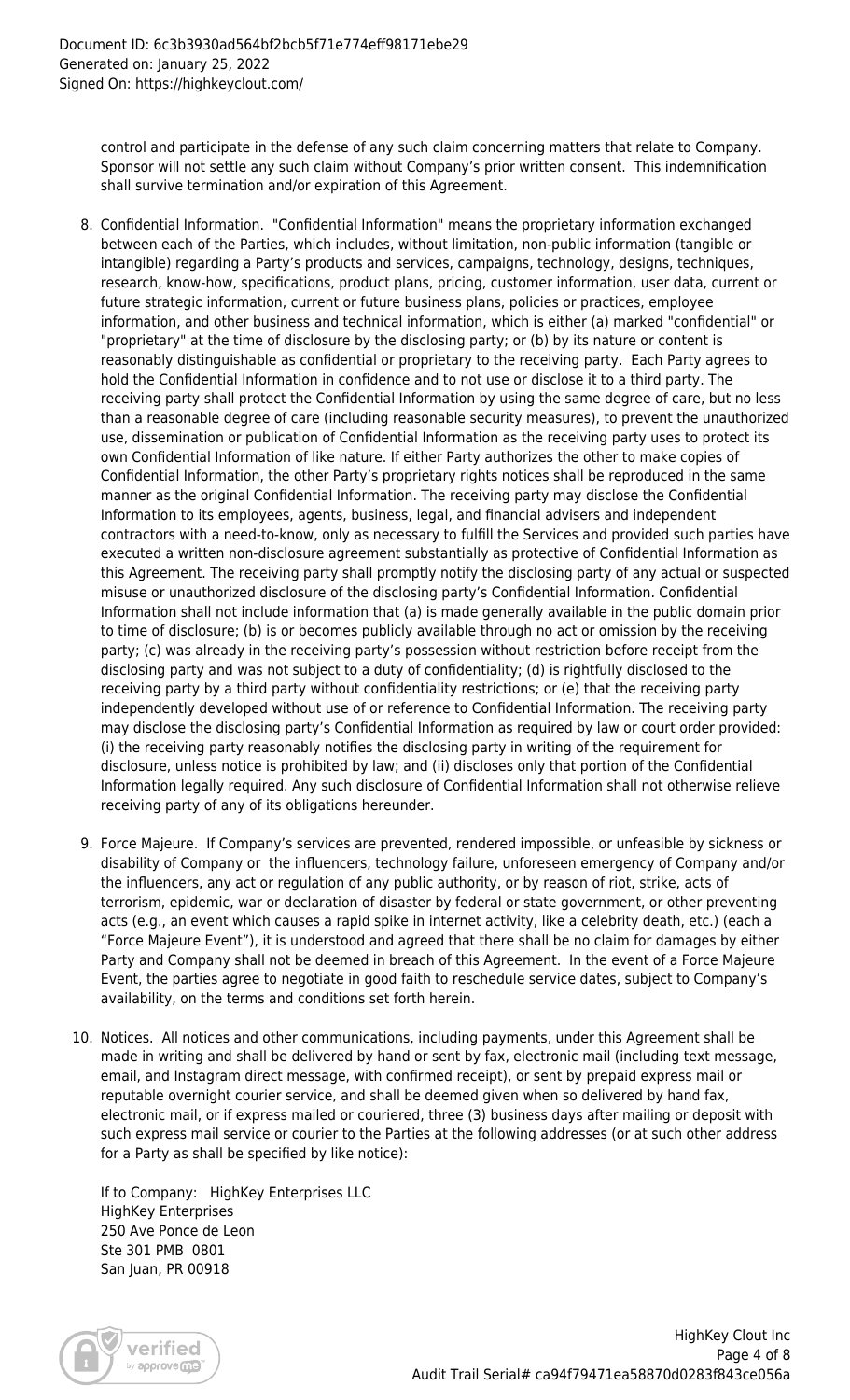Email: accounting@highkeyclout.com Attn.: Luke Lintz

If to Sponsor:

(Sponsor's contact and billing details can be found in the corresponding invoice after the transaction is processed)

- 11. Term and Termination.
	- This Agreement will commence on the Effective Date and, unless terminated earlier in accordance with the terms of this Agreement, will remain in force and effect for as long as the Giveaway is active and/or Company is performing the services outlined herein.
	- $\circ$  Either Party may terminate this Agreement if the other Party breaches any material term of this Agreement and fails to cure such breach. Neither Party hereunder shall be deemed in breach hereof until the non-breaching party provides the breaching party with written notice of said breach and the breaching party fails to cure said breach within ten (10) days of receiving such written notice; provided, Company shall be permitted to immediately terminate this Agreement at any time prior to receipt of the Participation Fee. Adequacy of cure shall be judged by the nonbreaching party's reasonable business judgment.
	- Upon expiration or termination of this Agreement, Sponsor will immediately cease using any/all deliverables other than as permitted under this Agreement.
	- Those terms that by their nature should survive expiration or termination of this Agreement shall survive, including, without limitation, each Party's respective obligations, ownership, and indemnification.
- 12. Dispute Resolution and Binding Arbitration. Client and Company recognize that disputes arising under this Agreement are best resolved at the working level by the Parties directly involved. Both Parties are encouraged to be imaginative in designing mechanisms and procedures to resolve disputes at this level. Such efforts shall include the referral of any remaining issues in dispute to higher authority within each participating Party's organization for resolution. Failing resolution of conflicts at the organizational level, Client and Company agree that any and all remaining controversies, claims or disputes arising out of or related to this Agreement or the interpretation, performance, or breach thereof, including alleged violations of statutory or common law rights or duties, and the determination of the scope or applicability of this agreement to arbitrate ("Dispute"), except as otherwise set forth below, shall be resolved according to the following procedures which shall constitute the sole dispute resolution mechanism hereunder. In the event that the Parties are unable to resolve any Dispute informally, then such Dispute shall be submitted to confidential final and binding arbitration to be administered by the American Arbitration Association (or any like organization successor thereto) in the Commonwealth of Puerto Rico in accordance with the American Arbitration Association's Commercial Arbitration Rules and Mediation Procedures. The arbitration shall be conducted, and the award shall be rendered in the English language. The parties agree that any and all disputes shall be submitted to confidential, binding arbitration, before a single neutral arbitrator, who shall possess no less than ten (10) years of experience in entertainment matters. Client further agrees to waive his/her right to a trial by jury. The arbitration shall be conducted before a single neutral arbitrator appointed in accordance with the Commercial Arbitration Rules. The arbitrator will provide a detailed written statement of decision, which will be part of the arbitration award and admissible in any judicial proceeding to confirm, correct or vacate the award. Unless the parties agree otherwise, the neutral arbitrator and the members of any appeal panel shall be former or retired judges or justices of any Commonwealth of Puerto Rico court. The Parties shall share the cost of the arbitration; provided, the prevailing party shall be entitled to their fees and costs associated with the arbitration, including outside attorney's fees. If either Party refuses to perform any or all of its obligations under the final arbitration award (following appeal, if applicable) within thirty (30) days of such award being rendered, then the other Party may enforce the final award in any court of competent jurisdiction in Puerto Rico. The Party seeking enforcement of any arbitration award shall be entitled to an award of all costs, fees and expenses, including reasonable outside attorney's fees, incurred in enforcing the award, to be pay by the Party against whom the enforcement is ordered. The arbitrator will have no authority to award consequential, special, indirect, punitive, exemplary or incidental damages, including, without limitation, lost profits and opportunity costs. Except as may be required by law, neither a party, nor the arbitrator may disclose the existence, content or results of any arbitration without the prior written consent of both parties, unless to protect or pursue a legal right. If either party, notwithstanding the foregoing, should attempt either to resolve

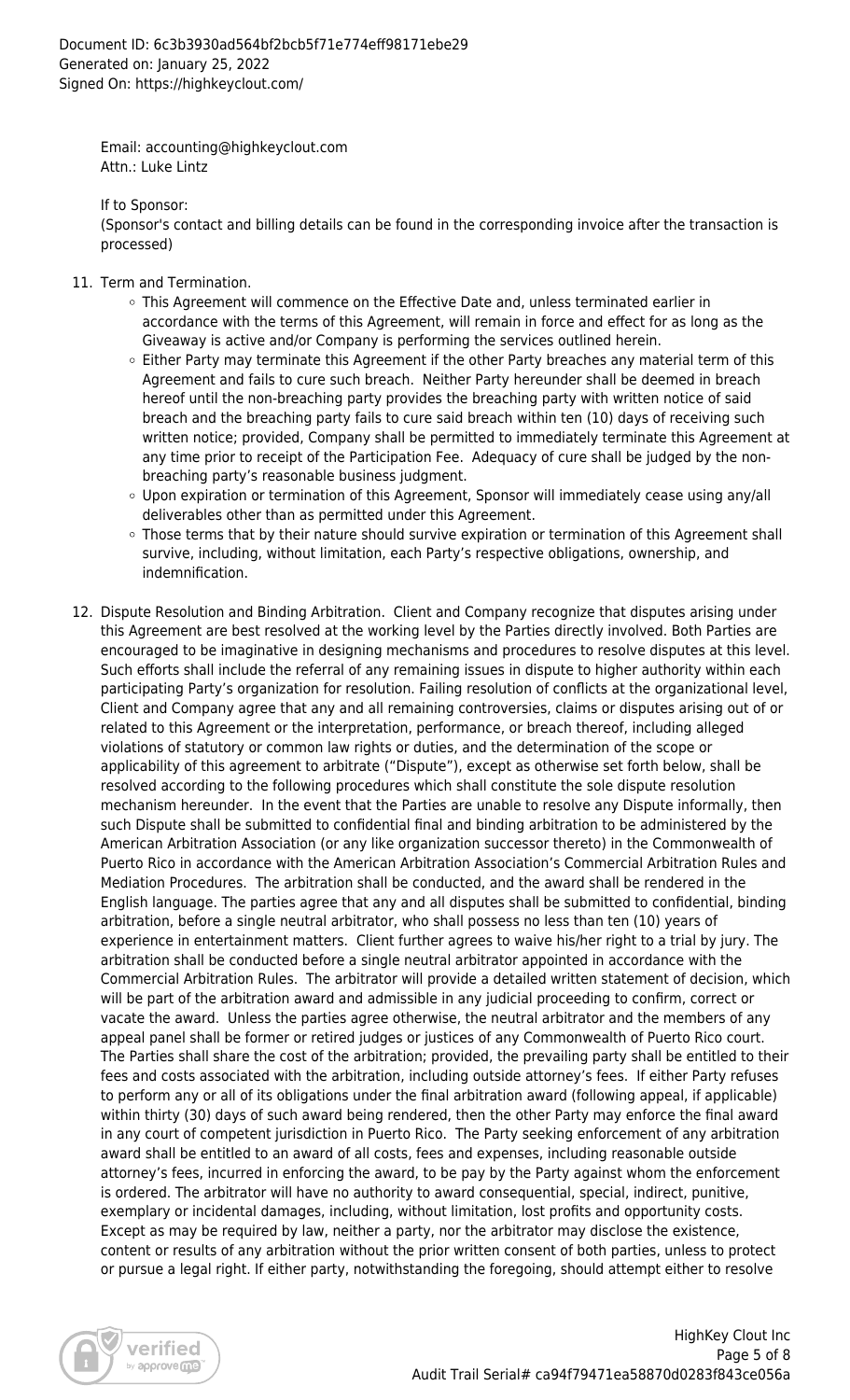any dispute arising in connection with this Agreement in a court of law or equity or to forestall, preempt, or prevent arbitration of any such dispute by resort to the process of a court of law or equity, and such dispute is ultimately determined to be arbitrable by such court of law or equity, the Arbitrator shall include in his award an amount for the other party equal to all of that other party's costs, including attorney's fees, incurred in connection with such arbitrability determination.

- 13. General.
	- $\circ$  Assignment. Sponsor shall not be permitted to assign, delegate or otherwise transfer this Agreement without the prior written consent of Company. Any attempted assignment, transfer or delegation, without such consent, will be void.
	- $\circ$  No Injunctive Relief. It is further agreed that Sponsor's rights and remedies in the event of a failure or an omission constituting a breach of the provisions of this Agreement shall be limited to the Sponsor's right, if any, to recover damages in an action at law, but in no event shall Sponsor be entitled by reason of any such breach to terminate this Agreement, or to enjoin Company in any way.
	- $\circ$  No Defamatory Statements. Sponsor agrees that Sponsor will not make any statement, or take any other action, to disparage, defame or compromise the goodwill of Company or its employees, owners and affiliates. In addition to injunctive relief and actual damages, Sponsor agrees any breach or violation by Sponsor of the foregoing sentence shall result in substantial damages and injury to Company, the precise amount of which would be extremely difficult or impracticable to determine. Accordingly, the parties have made a reasonable endeavor to estimate a fair compensation for potential losses and damages to Company and, therefore, Sponsor further agree, that in addition to the remedies set forth herein, Sponsor will also be obligated to pay, and agrees to pay to Company, the sum of One Million Dollars (\$1,000,000) as a reasonable and fair amount of liquidated damages to compensate Company for any loss or damage resulting from each breach by Sponsor of the forgoing terms. The parties intend that such damages constitute compensation and not a penalty. The parties hereto further agree that such sum bears a reasonable and proximate relationship to the actual damages which Company may suffer from each breach of the terms of this Agreement.
	- $\circ$  Release. Sponsor (on behalf of itself and its heirs, next of kin, spouse, guardians, legal representatives, employees, executors, administrators, agents, successors and assigns (collectively, the "Releasing Parties") hereby agree not to sue and irrevocably and unconditionally release, waive and forever discharges Company and their successors, assigns, licensees, distributors, sponsors, and advertisers, and each of the foregoing's respective past, present and future officers, directors, agents, representatives, shareholders and employees, jointly and individually (collectively, "Released Parties"), from any and all manner of liabilities, claims and demands of any kind or nature, whatsoever, in law or equity, whether known or unknown, suspected or unsuspected, and whether or not concealed or hidden, that Sponsor may now have or may hereafter have (including, but not limited to, for defamation, invasion of any rights of privacy, right of publicity or personality, intentional or negligent infliction of emotional distress, infringement of copyright or trademark or violation of any other right), which arise out of or relate in any way, directly or indirectly, to the Sweepstakes or any rights therein which Sponsor or any Releasing Parties ever had, now has, or in the future may have against any Released Parties. Sponsor acknowledges that there is a possibility that subsequent to the execution of this Agreement, Sponsor may discover facts or incur or suffer claims which were unknown or unsuspected at the time this Agreement was executed, and which if known by Sponsor at that time may have materially affected Sponsor's decision to execute this Agreement. Sponsor acknowledges and agrees that by reason of this Agreement, and the release contained in the preceding sentences, Sponsor is assuming any risk of such unknown facts and such unknown and unsuspected claims.
	- Limitation of Liability**:** Under no circumstances shall Company be liable to Sponsor for consequential, special, indirect, punitive, exemplary or incidental damages, including, without limitation, lost profits and opportunity costs, arising out of this Agreement, and Company's total liability in connection with this Agreement shall not exceed the Participation Fee amount.
	- $\circ$  Misc. This Agreement shall be construed in accordance with the laws of the Commonwealth of Puerto Rico. Jurisdiction and venue of all matters relating to this Agreement will be vested exclusively in the federal, state and local courts within the Commonwealth of Puerto Rico, to which the parties hereby agree to submit any controversy arising hereunder, excluding that body of law pertaining to conflicts of laws and agree to accept service by mail (including email) to the

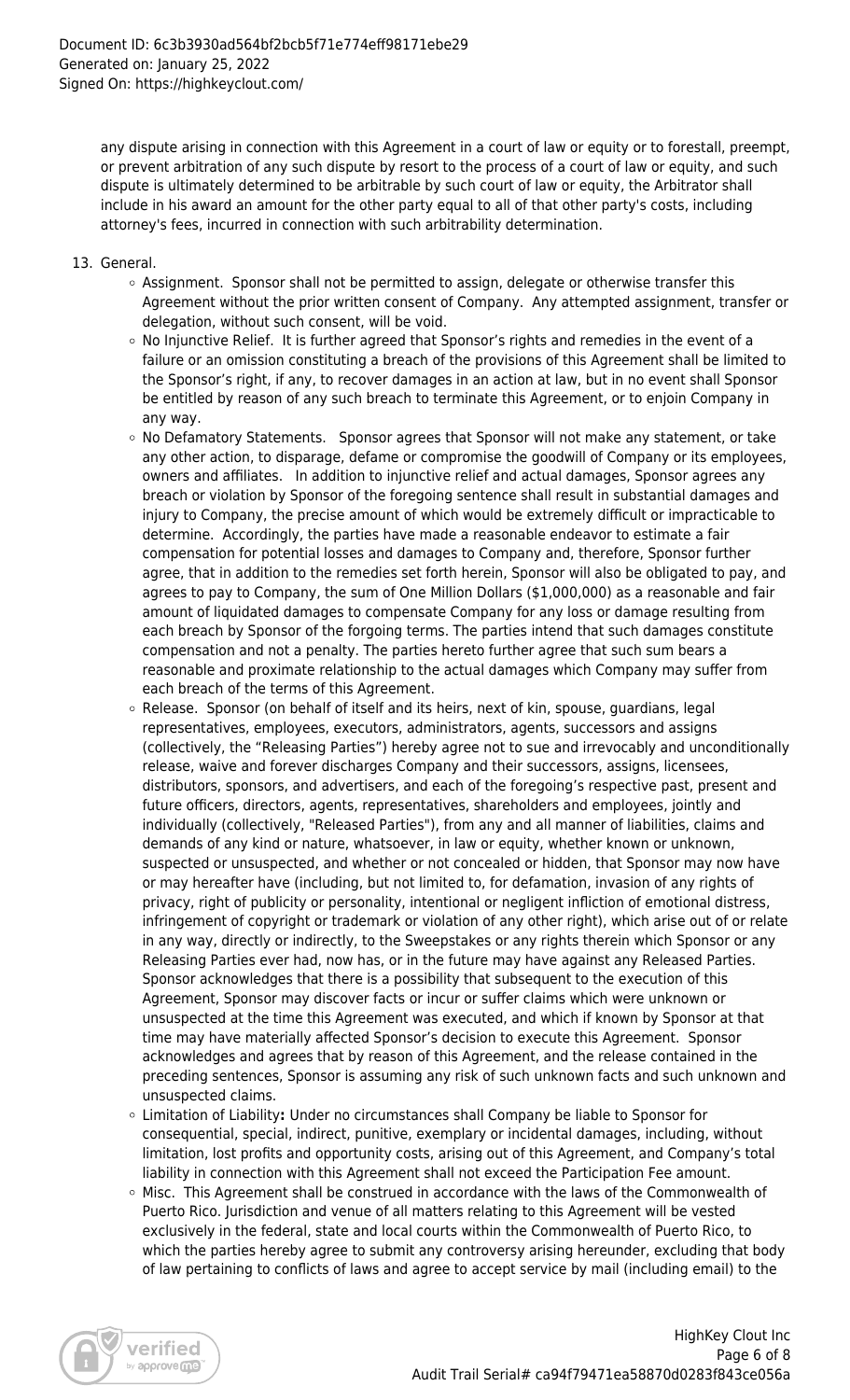address listed herein (or as such address may be amended as permitted herein). This Agreement, contains the full and complete understanding between the parties and supersedes all prior agreements and understandings, whether oral or written concerning the subject matter hereof. This Agreement may not be modified or changed except by a writing signed by all of the parties. Each of the parties acknowledges that no representation or promise not expressly contained in this Agreement has been made by the other or its agents or representatives. The failure of any Party to enforce at any time any of the provisions hereof shall not be construed to be a waiver of such provisions, or of such Party's rights thereafter to enforce any such provisions. In the event any provision of this Agreement is held to be invalid or in violation of any law, statute, regulation, order or lawful union or guild requirement, the Agreement shall be deemed modified to the minimum extent required in order to comply therewith and shall otherwise continue in full force and effect. This Agreement is executed in two (2) counterparts (digital signatures acceptable), whereas each Party shall retain one (1) counterpart. Each counterpart shall be deemed an original whereas both together shall constitute one and the same instrument. This Agreement is not intended, nor shall it be deemed or construed, to create a relationship of principal and agent or partnership or joint venture between the parties and neither Party shall have any power or authority to enter into any agreement on behalf of the other Party or to otherwise bind or obligate the other Party in any manner whatsoever. Sponsor has entered into this Agreement freely and voluntarily, and acknowledges that Sponsor either consulted with independent counsel before entering into this Agreement, or had the opportunity to do so, but elected not to.